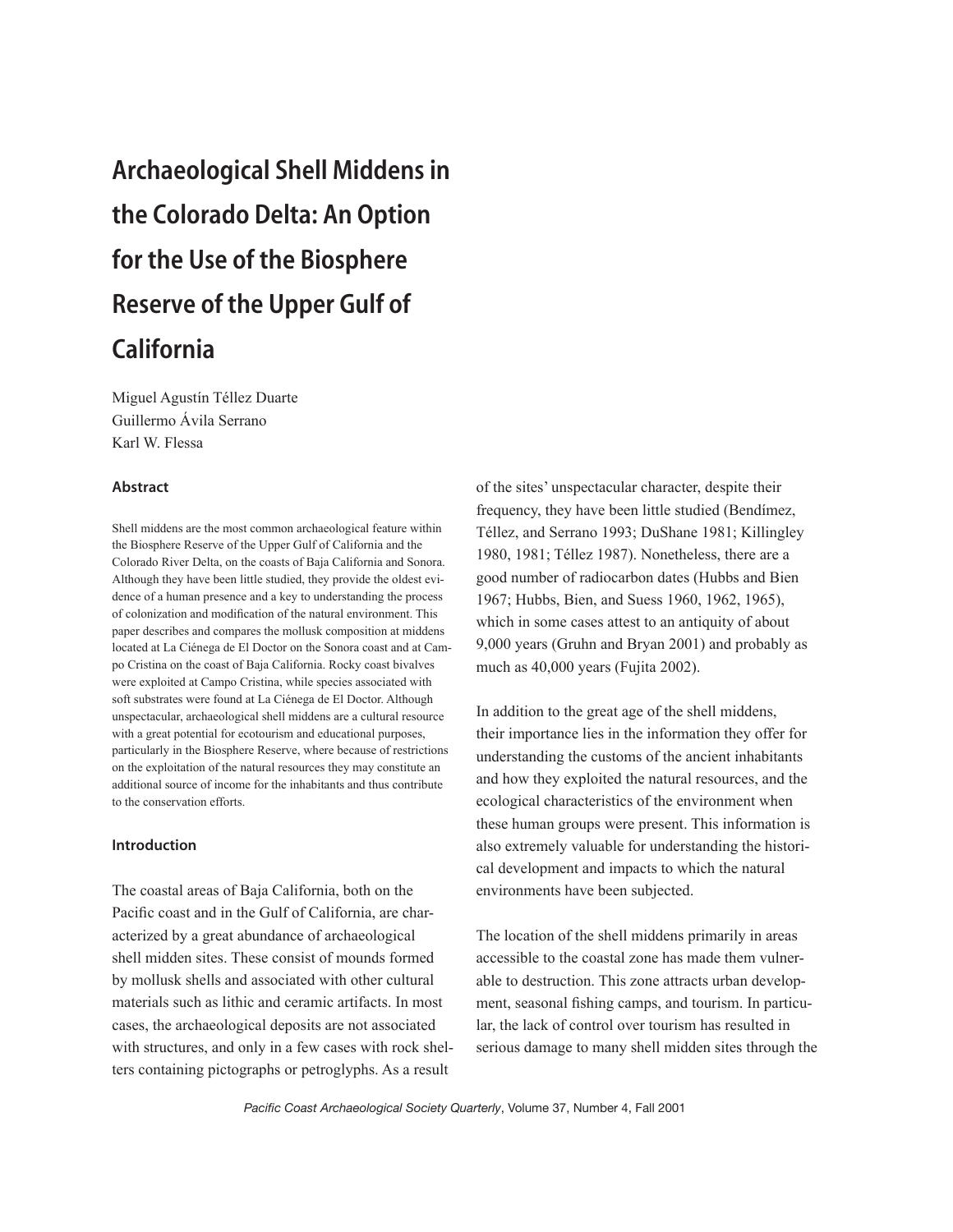activity of off-road vehicles. However, tourism also represents one of the options for sustainable use of the coastal zone, and for that end basic studies are needed at these sites to understand how people have coexisted with their environment and to promote its conservation and use. Above all, this represents an alternative source of income for the coastal communities.

The delta of the Colorado River is a very attractive area economically because of the abundance of its fishing resources and the natural landscapes. Many endemic species inhabit the area, some of them in grave danger of extinction, including the Gulf of California harbor porpoise, totuava, and Colorado delta clam. These unusual characteristics have resulted in the designation of the delta as a Biosphere Reserve. The archaeological shell middens within the limits of the reserve as well as outside of it constitute another asset to be considered in the reserve's management plan. The present study discusses several relatively intact sites along the northern Gulf of California, the present state of investigations of them, and proposed options for their use in ecotourism, in order to educate and to promote their conservation.

# Shell Middens of the Biosphere Reserve and Nearby Areas

Two areas of shell middens are located on the Sonora coast to the north of the community of Golfo de Santa Clara (Fig. 1). The shell deposits are very shallow (Fig. 2), and they are dispersed as patches in small areas at the foot of the cliffs of the Mesa de Sonora, indicating that they were regional travel camps. This contrasts with shell middens located both to the south of Golfo de Santa Clara and on the Gulf and Pacific coasts of Baja California, where extensive and dense accumulations may reach several meters in thickness, implying that the settlements those areas were more stable, even lasting several millennia.





Fig. 1. Location of the shell middens in the Colorado delta north of the Golfo de Santa Clara, Sonora.

Table 1 lists counts for the shellfish species observed within 1 m<sup>2</sup> surface areas at two of the middens located at La Ciénega de El Doctor, known as Ciénega Norte and Ciénega Sur, as well as the relative abundance of each species. At both locations the most abundant species was *Chione cortezi*. Its predominance (making up 99% and 64% of the shell, respectively) implies that there was a marked preference for this bivalve as a food source, in the same way that it is presently exploited commercially in the area of the Colorado delta. In large part this is explained by its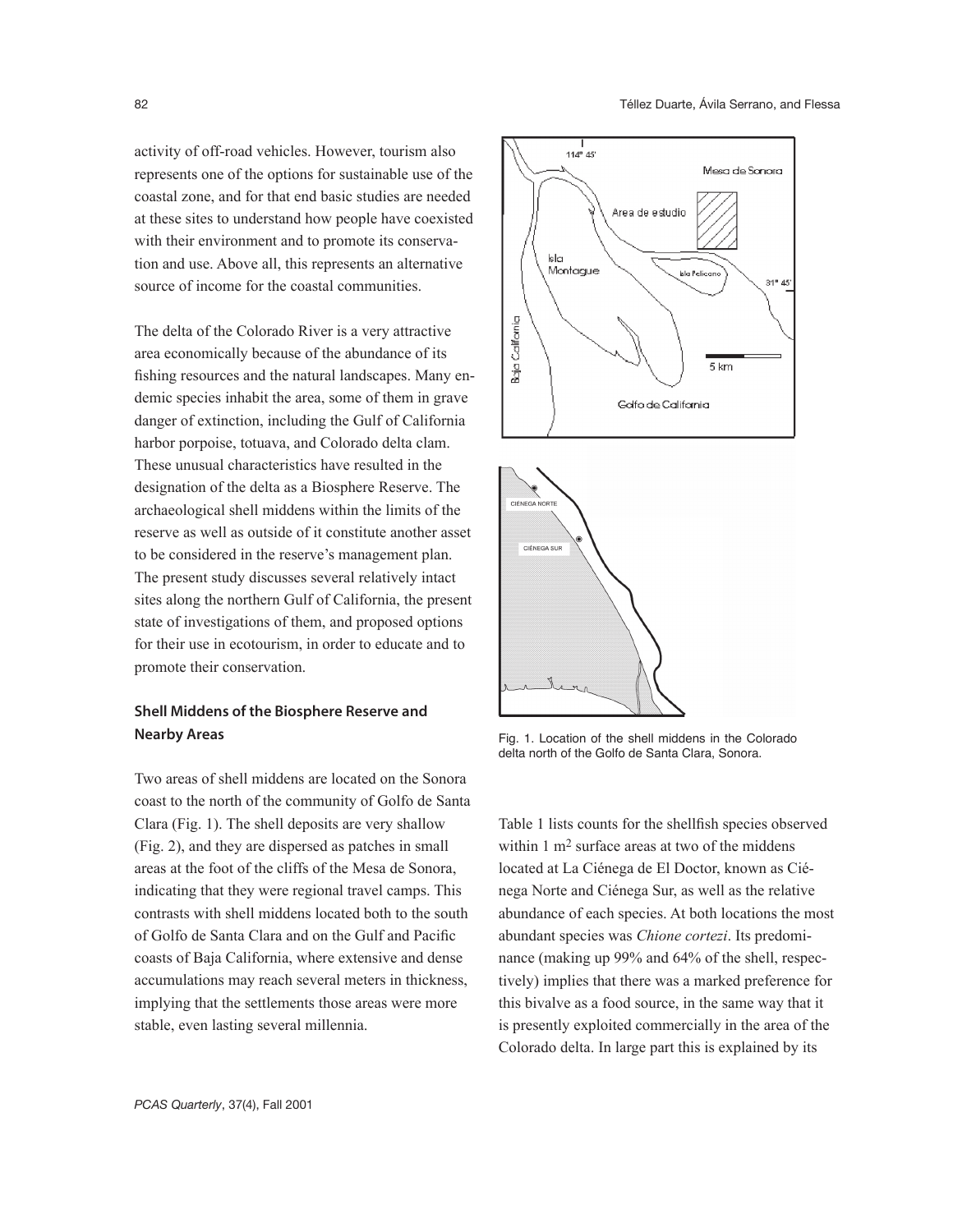Archaeological Shell Middens in the Colorado Delta 83

Table 1. List of species and their frequency in a surface area of one square meter at the localities of La Ciénega de El Doctor.

| Species                | Ciénega Norte |         | Ciénega Sur |         |
|------------------------|---------------|---------|-------------|---------|
|                        | count         | percent | count       | percent |
| Chione cortezi         | 207           | 99.0    | 157         | 64.3    |
| Pholas chiloensis      |               |         | 47          | 19.3    |
| crab claws             | ۰             |         | 18          | 7.4     |
| Ostrea sp.             |               | 0.5     | 10          | 4.1     |
| unidentified gastropod |               |         | 6           | 2.5     |
| Balanus sp.            |               |         | 3           | 1.2     |
| Mulinia coloradoensis  | 1             | 0.5     | 1           | 0.4     |
| Trachycardium sp.      |               |         |             | 0.4     |
| Polinices sp.          |               |         |             | 0.4     |
| Total                  | 209           |         | 244         |         |



Fig. 2. Shallow shell midden at the foot of the coastal cliffs of La Ciénega de El Doctor. Note the dispersion of the shells.

agreeable taste and by the fact that it will last several days out of water, making it suitable to be transported over considerable distances while still fresh. The same pattern has been observed at sites such as Cañón Las Cuevitas, approximately 28 km west of San Felipe, where small shell middens are associated with narrow shelters in sedimentary rock and where *Chione* is similarly predominant.

The remaining species are very scarce in the middens, indicating either that their dietary importance was minor or that they were used for other purposes. The single exception is *Pholas chiloensis* at Ciénega Sur,

accounting for 19% of the shell. There are no precedents for the use of this burrowing bivalve species for food. Its presence is somewhat rare, inasmuch as it is associated with hard substrates (Keen 1971) that are not found in the vicinity. However, based on personal observations of the lower intertidal zone in muddy substrates north of San Felipe, where dead specimens have been seen in their life positions, this species is capable of growing on soft substrates and therefore was available to be collected. It is not possible to determine the use to which it was put by the native people, because of the fragmented condition of the shells.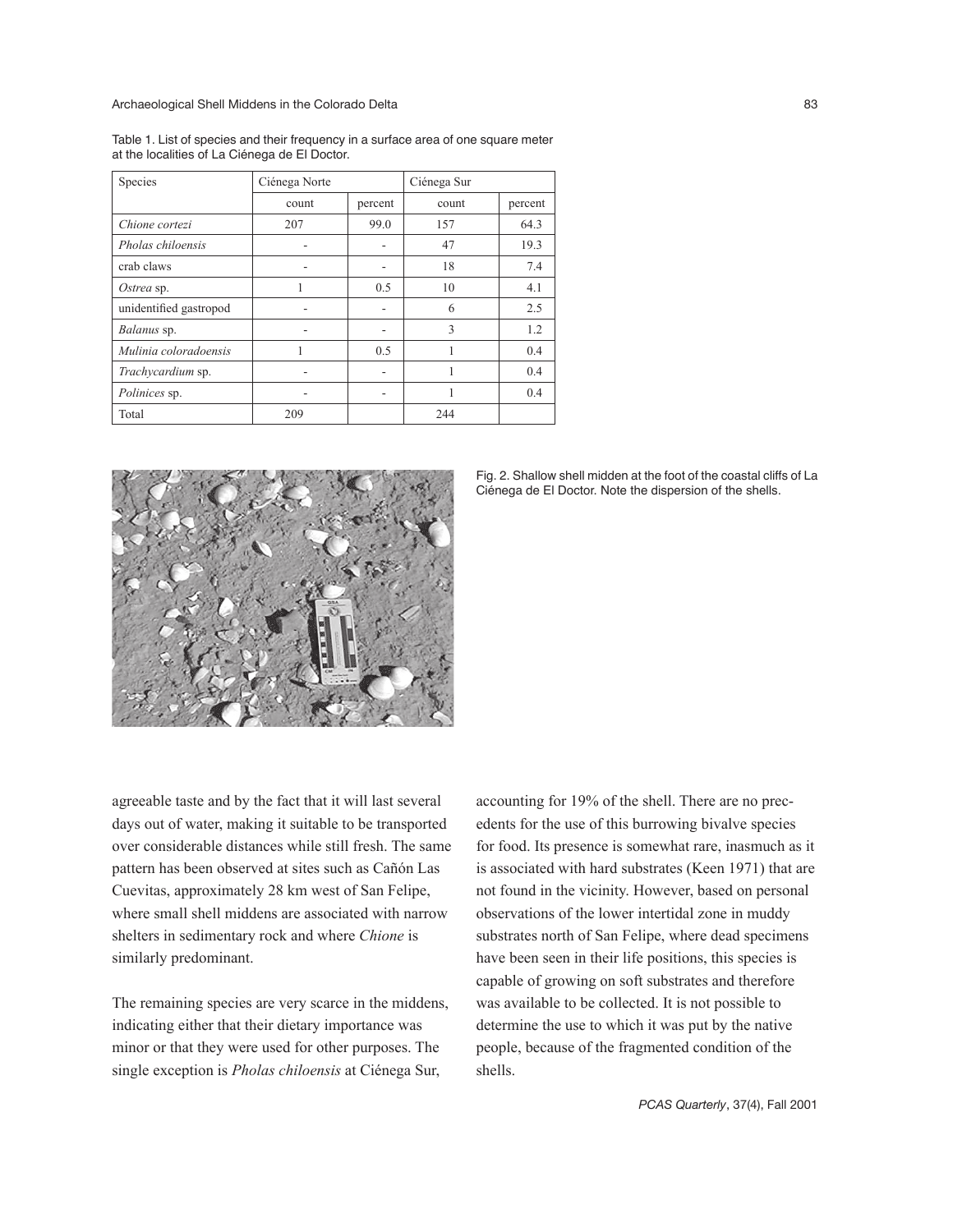A *Chione cortezi* shell provided a radiocarbon date of  $975 \pm 40$  BP, corrected for the reservoir effect, which indicates that coastal marine resources have been exploited in the delta area at least since that period. Because this species is abundant under normal marine conditions, its collection evidently occurred within parts of the delta where there was not much influence from the fresh water of the river.

The scarcity of *Mulinia coloradoensis* in the archaeological deposits is notable; only a single specimen was found. This species is endemic to the Colorado delta and was extremely abundant in the past, as is indicated by the cheniers or shell bars that are abundant on Baja California's delta coast, as well as the shallow, less spectacular deposits on the Sonora coast. The species is now very rare and is headed toward extinction. Its absence from the middens suggests that, despite its former abundance, it was never used for food or other purposes.

The natural deposits of *M. coloradoensis* for their part reflect a dramatic change in the ecology of the delta area. Shells in their life positions dated to 500 years ago in deposits about 70 km from the mouth of the river (Téllez, Ávila, and Flessa 2000, 2001) indicate that before damming of the river's waters, estuarine conditions extended as far south as the vicinity of the port of San Felipe. On the other hand, in the direction of the Sonora coast, the scarcity of *Mulinia* shell deposits provides evidence that the river's water flowed primarily toward the Baja California side.

On the surface of the Golfo de Santa Clara shell middens are found pale gray potsherds, lightly polished and with interior depressions. These indentations are typical of the use of the hammer-and-anvil technique. Taken together with the age of the shell middens, we may assign the sherds to the Hakataya culture (Schroeder 1960, 1979), and more specifically to its Patayan division (Schroeder 1988), which was restricted to the northernmost part of Baja California, southern California, and western Arizona. Another characteristic of the shell middens is that they are found in narrow patches along the foot of the cliffs, which suggests a seasonally mobile lifeway, also considered typical of the Hakataya culture.

The limited distribution of archaeological evidence for this group farther south in the state of Baja California is indicated by comparing another shell midden which was studied at Campo Cristina (Fig. 3), outside of the delta area and about 60 km south of San Felipe. The species present are different from those of the La Ciénega de El Doctor sites, in that they pertain to rocky substrates. The predominant bivalve species was *Cardita affinis* (58-68%), followed by *Protothaca grata* (6.5-10.3%), and among the gastropods, *Tegula rugosa* (10.3-21%). Table 2 lists the species that were present. These species are common on the rocky coast adjacent to the archaeological site, and they were evidently collected at the same location.

Dating the Campo Cristina shells gave an age of 1269  $\pm$  45 BP, indicating a greater antiquity than that for the shell middens of Santa Clara. No pottery fragments were observed, very probably because of a difference in cultural affiliation.



Fig. 3. Shell midden at Campo Cristina, Baja California.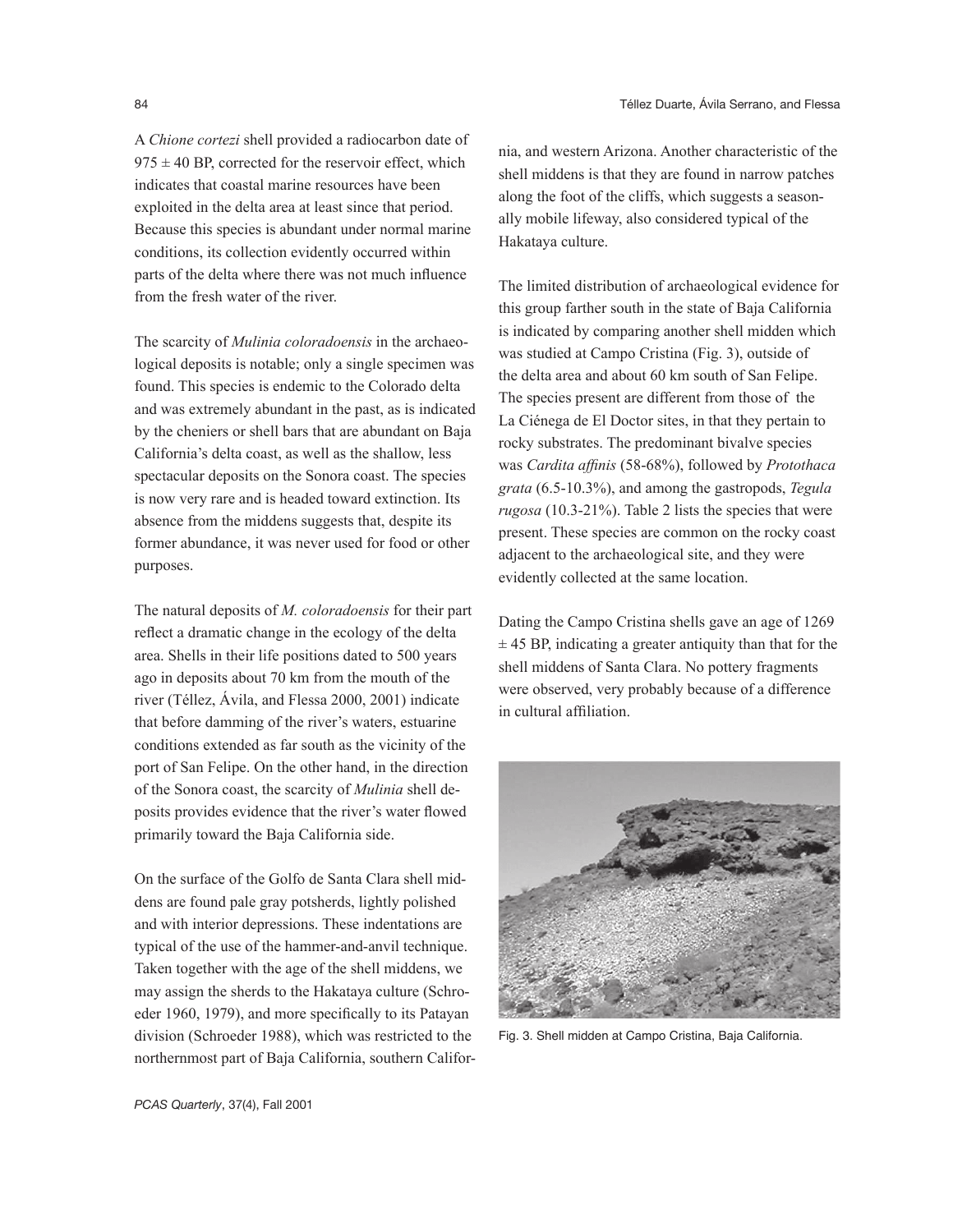| Species                | Ouadrat 1      |         | <b>Ouadrat 2</b> |         |
|------------------------|----------------|---------|------------------|---------|
|                        | count          | percent | count            | percent |
| Cardita affinis        | 36             | 58.1    | 66               | 68.0    |
| Tegula rugosa          | 13             | 21.0    | 10               | 10.3    |
| Protothaca grata       | 4              | 6.5     | 10               | 10.3    |
| Turbo fluctuosus       | 5              | 8.1     | 4                | 4.1     |
| Pteria sterna          | $\overline{2}$ | 3.2     | 6                | 6.2     |
| unidentified Muricidae |                | 1.6     |                  | 1.0     |
| Laevicardium elatum    |                | 1.6     |                  |         |
| Vermetes contortus     |                |         | (present)        |         |
| Total                  | 62             |         | 97               |         |

Table 2. Faunal list of mollusks present in the Campo Cristina shell midden.

The results presented here testify to the importance of the shell middens as a source of environmental, ecological, and historical information. Given that most of Baja California has still preserved its pristine landscapes and that the scarcity of water limits development, the potential role for much of its territory lies in conservation and ecological tourism. The shell middens in the Colorado delta, together with its biological resources and natural scenery, provide an opportunity for sustainable use through ecotourism. In the delta area it is possible to observe the impact of changes in an ecosystem resulting from both human and natural causes. With adequate training of the local residents in Golfo de Santa Clara and nearby areas, as well as extensive publicity, ecotourism provides an option for economic use for the core area of the Upper Gulf of California and the Colorado River Delta's Biosphere Reserve, within which the laws do not permit the exploitation of fishing resources. In this way, preservation of the shell midden sites can be promoted as part of this alternative use among the local inhabitants and in adjacent areas where similar archaeological sites exist. This will depend upon an adequate program to stimulate the inhabitants' awareness and to give them basic instruction in archaeology and natural history. It will contribute to a higher valuation of our natural and archaeological patrimony, before increasing population growth, the lack of control over tourism in

the territory, and above all the indiscriminate use of recreational off-road vehicles can continue their slow but steady destruction of both archaeological sites and the natural landscape.

### **Conclusions**

In the area of La Ciénega de El Doctor, Sonora, the surface characteristics of the archaeological shell middens suggest that they belonged to the Hakataya culture, and more specifically its Patayan branch. Another shell midden, located at Campo Cristina south of San Felipe in Baja California, showed characteristics of a different cultural affiliation, in that no ceramics were seen.

The age of 975 BP for the Santa Clara shell middens establishes that at least since that period coastal mollusks have been exploited within the limits of the Colorado delta. Particularly exploited was *Chione cortezi*, a species with no important populations outside of the delta, and which therefore must have been collected within its limits. These middens are about 300 years more recent that the one at Campo Cristina in Baja California, dated to 1269 BP.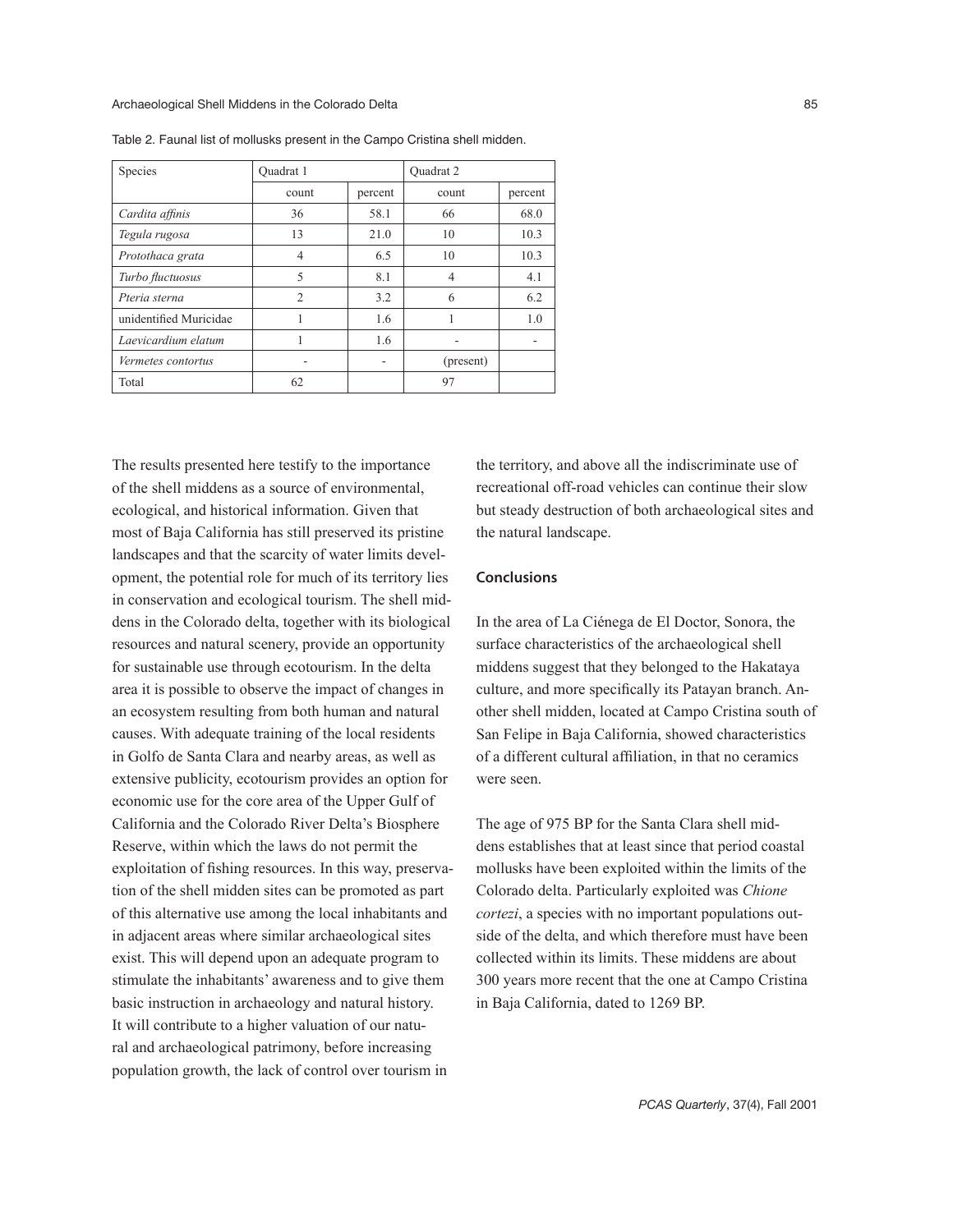The near absence of *Mulinia coloradoensis* in archaeological deposits shows that this species was never used for food, despite its abundance in the past.

The delta area possesses many attractive features for ecotourism, both historical and natural. With an adequate training program, ecotourism would provide a potential economic use of the Biosphere Reserve's core zone for the communities of riverine fishermen, as well as for other neighboring areas.

#### Acknowledgments

We must express our thanks to Aspen Garry, Carlie Rodríguez, David Goodwyn, and Ernest Johnson for their help during the field work, as well as for the financial assistance of CONACYT (Consejo Nacional de Ciencia y Tecnología) under agreement 28122T, NSF (National Science Foundation), and INAH (Instituto Nacional de Antropología e Historia) for its authorization.

## References Cited

- Bendímez Patterson, Julia, Miguel Agustín Téllez Duarte, and Jorge Serrano
- 1993 Excavaciones arqueológicas en el poblado de Bahía de los Ángeles. *Estudios Fronterizos* 32-32:175-216.

DuShane, Helen

1981 Shell Middens of El Requeson, Concepción Bay, Baja California Sur, Mexico. *Pacific Coast Archaeological Society Quarterly* 17(1):14-16.

# Fujita, Harumi

2002 Evidencia de una larga tradición cultural en la Isla Espíritu Santo, B.C.S. Paper presented at the 3rd Binational Symposium on Balances y Perspectivas: La Antropología e Historia de Baja California.

#### Gruhn, Ruth, and Alan Bryan

2001 An Interim Report on Two Rockshelter Sites with Early Holocene Occupation in the Northern Baja California Peninsula. *Symposium Papers, 2nd Binational Symposium: Balances and Perspectives on the Anthropology and History of Baja California*, edited by Michael Wilken-Robertson, Moisés Santos Mena, Martha Edna Castillo Sarabia, and Don Laylander (compact disk). Ensenada.

#### Hubbs, Carl L., and George S. Bien

- 1967 La Jolla Natural Radiocarbon Measurements. *Radiocarbon* 9:261-294.
- Hubbs, Carl L., George S. Bien, and Hans E. Suess
- 1960 La Jolla Natural Radiocarbon Measurements. *American Journal of Science, Radiocarbon Supplement* 2:197-223.
- 1962 La Jolla Natural Radiocarbon Measurements II. *Radiocarbon* 4:204-238.
- 1965 La Jolla Natural Radiocarbon Measurements IV. *Radiocarbon* 7:66-117.

#### Keen, A. Myra

1971 *Sea Shells of Tropical West America: Marine Mollusks from Baja California to Peru*. Stanford University Press, Stanford.

Killingley, J. S.

- 1980 Seasonality of Mollusk Collecting at Hubbs' Midden Site 1959:VI:28A. *Pacific Coast Archaeological Society Quarterly* 16(4):19-23.
- 1981 Seasonality of Mollusk Collecting Determined from O-18 Profiles of Midden Shells. *American Antiquity* 46:152-158.

Schroeder, A. H.

1960 *The Hohokam, Sinagua and the Hakataya*. Society for American Archaeology Archives of Archaeology 5. Madison.